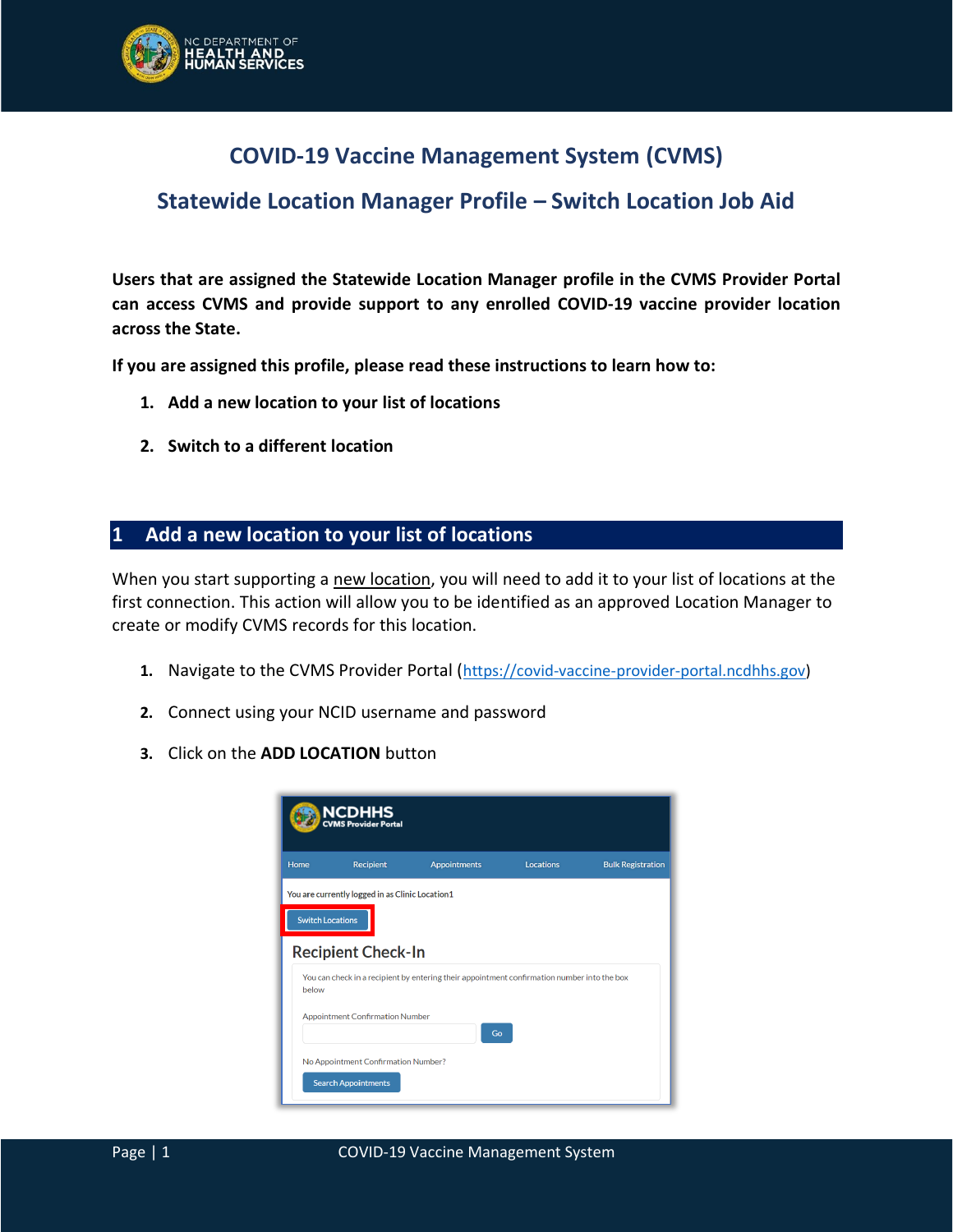

**4.** Enter the **NAME OF THE LOCATION** you need to add (a list of suggestions will appear after you type the first 3 letters)

*Tip: If you do not know the exact name of the location, please ask CVMS Provider Portal users at that location to share it with you.*

| <b>NCDHHS</b><br><b>CVMS Provider Portal</b>                                |                                                                 |                                   |                    |   |                 |  |
|-----------------------------------------------------------------------------|-----------------------------------------------------------------|-----------------------------------|--------------------|---|-----------------|--|
| Home<br>Recipient                                                           | Appointments                                                    | <b>Bulk Registration</b>          | Help & Information |   |                 |  |
| Switch Locations<br><b>Appointment V</b><br>You can search for eligible inc | <b>Add Location</b><br>Select location to proceed:<br>Location: | F <sub>o</sub><br>Search Accounts |                    | Q |                 |  |
| will search on exact matches<br>Name<br>Search Name                         |                                                                 |                                   |                    |   | Submit<br>Close |  |
| Date Of Birth<br>YYYY-MM-DD<br>Email                                        |                                                                 |                                   | 苗                  |   |                 |  |

**5.** Select the appropriate location in the drop-down and click **Submit**

| <b>NCDHHS</b><br><b>CVMS Provider Portal</b>                                                                                                                     |                                          |                                                                                                                                      |          |                 | $\bullet$ |
|------------------------------------------------------------------------------------------------------------------------------------------------------------------|------------------------------------------|--------------------------------------------------------------------------------------------------------------------------------------|----------|-----------------|-----------|
| Recipient<br>Home                                                                                                                                                | Appointments                             | <b>Bulk Registration</b><br>Help & Information                                                                                       |          |                 |           |
| <b>Add Location</b><br><b>Switch Locations</b><br><b>Appointment V</b><br>You can search for eligible ind<br>will search on exact matches<br>Name<br>Search Name | Select location to proceed:<br>Location: | $\boxed{\mathbb{F}_{\mathbb{D}}}$ tar<br>Tar Health Clinic<br>T.<br>123 Address Road 123 . Raleigh . North Carolina . USA .<br>27111 | $\alpha$ | Submit<br>Close |           |
| Date Of Birth<br>YYYY-MM-DD<br>Email                                                                                                                             |                                          | 苗                                                                                                                                    |          |                 |           |

**\*\*\* LOCATION SUCCESSFULLY ADDED \*\*\***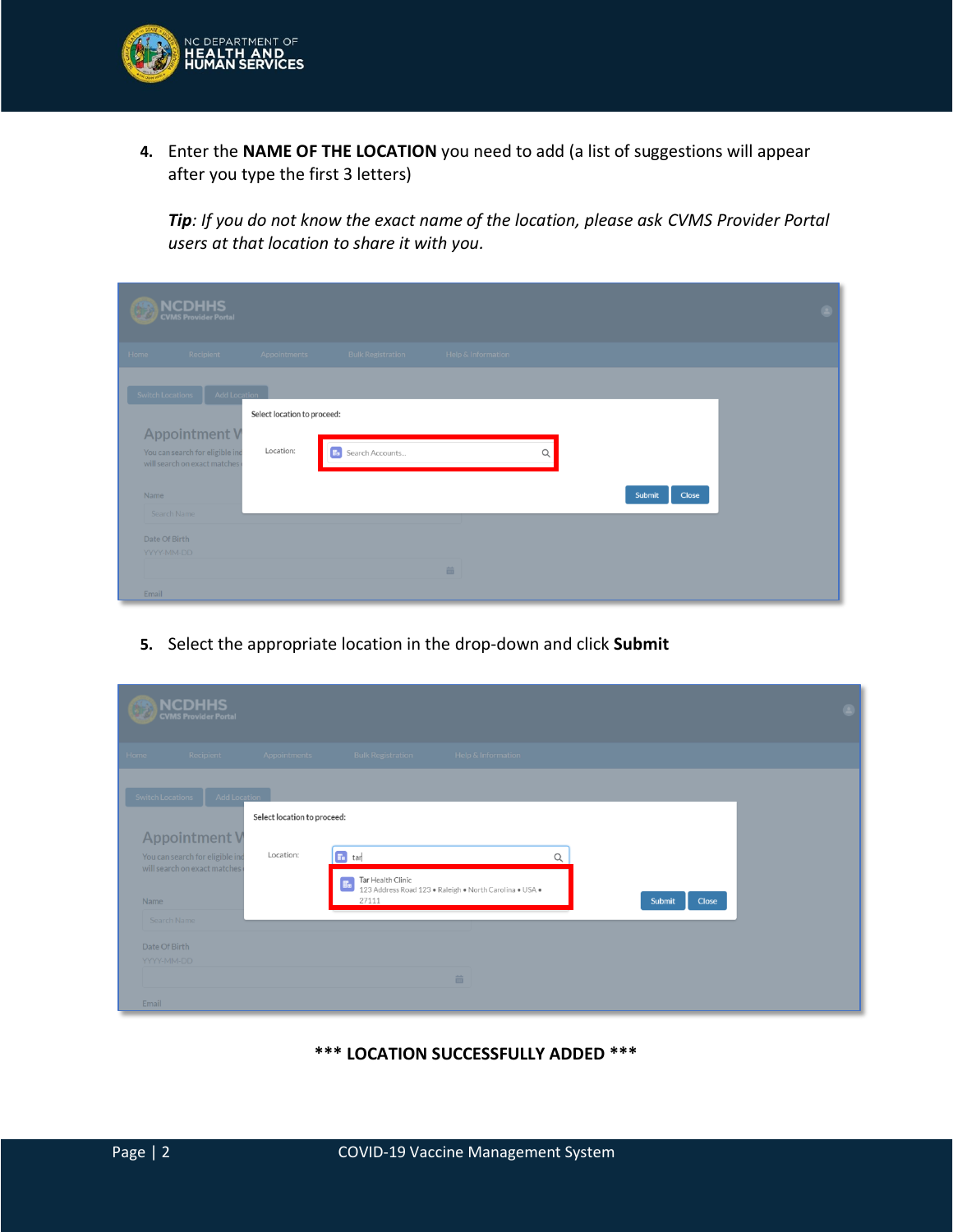

## **2 Switch to a different location**

When you log in to the CVMS Provider Portal, **please pay attention to the banner showing at the top of the Home page.** All of your operations in the portal (booking appointments, logging vaccine administration, etc.) will be attributed to the location that you select.

| NCDHHS<br>CVMS Provider Portal                                                                                                                                                                                            |                     | <b>Warning</b><br>X<br>Please click the 'Switch Locations' button and select a location in order to book, view, and complete appointments. |                    |  |  |  |
|---------------------------------------------------------------------------------------------------------------------------------------------------------------------------------------------------------------------------|---------------------|--------------------------------------------------------------------------------------------------------------------------------------------|--------------------|--|--|--|
| Recipient<br>Home                                                                                                                                                                                                         | <b>Appointments</b> | <b>Bulk Registration</b>                                                                                                                   | Help & Information |  |  |  |
| <b>Switch Locations</b><br>Add Location<br><b>Appointment Walk-In</b><br>You can search for eligible individuals by name, date of birth and email. Note that the system<br>will search on exact matches only, no partial. |                     |                                                                                                                                            |                    |  |  |  |

**NOTE: Each time you log in to the CVMS Provider Portal, you will be directed to switch locations to connect to the primary location in which you will be performing operations in the CVMS Provider Portal. Therefore, prior to conducting any activity in the CVMS Provider Portal, you will first need to select the location from which you are operating. If you reconnect after logging out, each time you will be directed to switch locations, and you will once again need to select the location from which you are operating.**

If there is no location displayed at the top of the **HOME** page, switch to the correct location by following these instructions:

|                                                                                                      | NCDHHS<br>CVMS Provider Portal                  |                     |                  |                          |  |  |  |
|------------------------------------------------------------------------------------------------------|-------------------------------------------------|---------------------|------------------|--------------------------|--|--|--|
| Home                                                                                                 | <b>Recipient</b>                                | <b>Appointments</b> | <b>Locations</b> | <b>Bulk Registration</b> |  |  |  |
|                                                                                                      | You are currently logged in as Clinic Location1 |                     |                  |                          |  |  |  |
| <b>Switch Locations</b>                                                                              |                                                 |                     |                  |                          |  |  |  |
|                                                                                                      | <b>Recipient Check-In</b>                       |                     |                  |                          |  |  |  |
| You can check in a recipient by entering their appointment confirmation number into the box<br>below |                                                 |                     |                  |                          |  |  |  |
| <b>Appointment Confirmation Number</b><br>Go                                                         |                                                 |                     |                  |                          |  |  |  |
| No Appointment Confirmation Number?                                                                  |                                                 |                     |                  |                          |  |  |  |
|                                                                                                      | <b>Search Appointments</b>                      |                     |                  |                          |  |  |  |

**1.** Select **SWITCH LOCATIONS**.

**2.** Select the appropriate location from the list that appears and click **SUBMIT**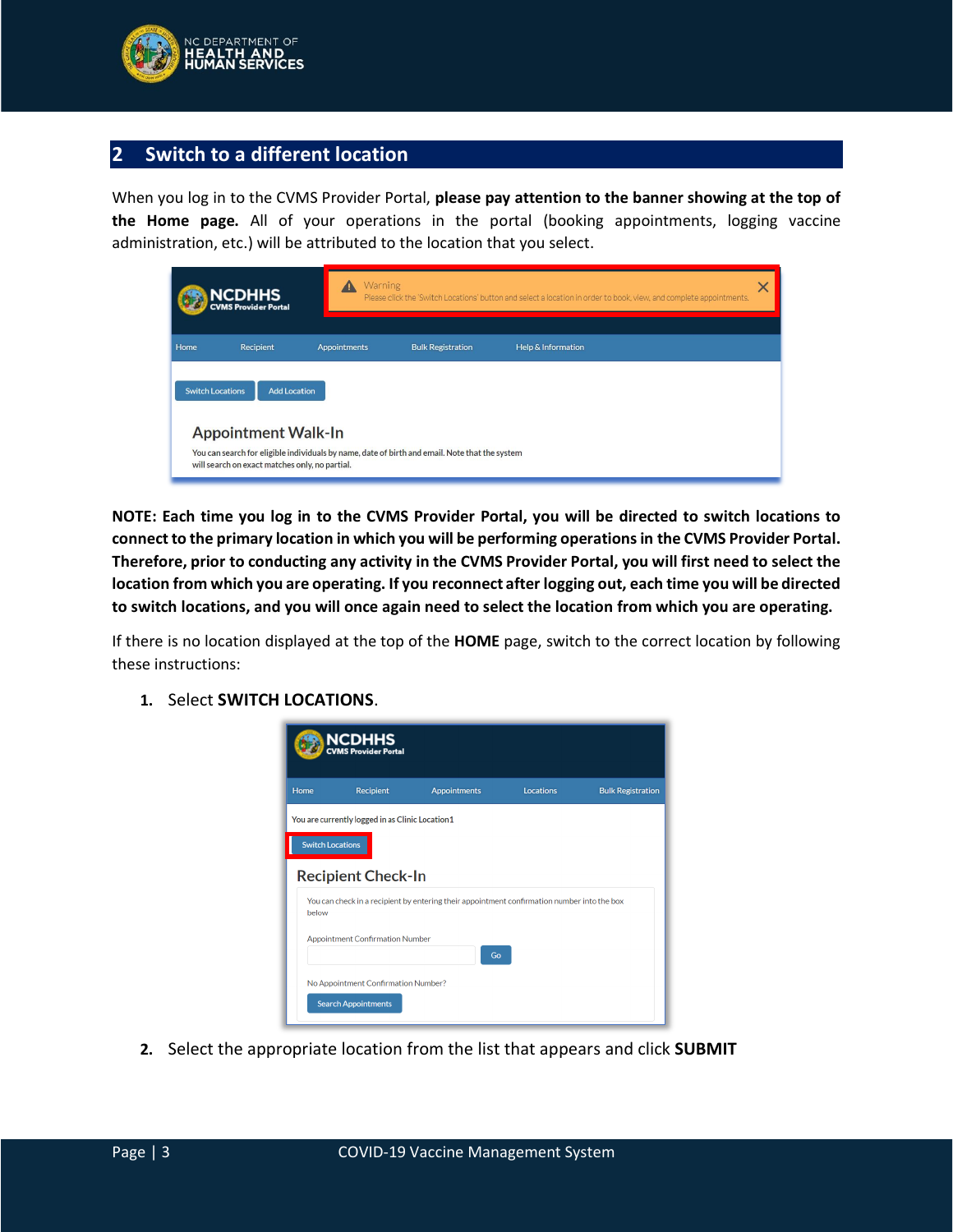

*Tip: The list includes your primary location as well as all the locations that you have added. If the location from which you are operating is not available, close the list and click ADD LOCATION first.*

| <b>NCDHHS</b><br><b>CVMS Provider Portal</b>                    |                                 |                          |                      |                       |                         |                             |  |
|-----------------------------------------------------------------|---------------------------------|--------------------------|----------------------|-----------------------|-------------------------|-----------------------------|--|
| Home<br>Recipient                                               | Appointments                    | <b>Bulk Registration</b> | Help & Information   |                       |                         |                             |  |
| Add Lor<br>Switch Locations                                     | Select the location to proceed: |                          |                      |                       |                         |                             |  |
| <b>Appointment V</b>                                            | Location Na V                   | Street<br>$\checkmark$   | City<br>$\checkmark$ | State<br>$\checkmark$ | Country<br>$\checkmark$ | Postal Code<br>$\checkmark$ |  |
| You can search for eligible inc<br>will search on exact matches | ar Health Clinic<br>$\odot$     | 123 Address Road<br>123  | Raleigh              | North Carolina        | <b>USA</b>              | 27111                       |  |
| Name                                                            | Tar Heel Clinic                 |                          |                      |                       | <b>USA</b>              |                             |  |
| Search Name<br>Date Of Birth<br>YYYY-MM-DD                      |                                 |                          |                      |                       |                         | Submit<br>Close             |  |

**3. Please always confirm that your location was switched to the location of your choice** by checking the location name displayed at the top of the **HOME** page

| <b>NCDHHS</b><br>CVMS Provider Portal                                                                                           |                     |                     |                       |  |  |  |
|---------------------------------------------------------------------------------------------------------------------------------|---------------------|---------------------|-----------------------|--|--|--|
| Home                                                                                                                            | <b>Recipient</b>    | <b>Appointments</b> | <b>Bulk Registrat</b> |  |  |  |
| You are currently logged in as Tar Health Clinic                                                                                |                     |                     |                       |  |  |  |
| <b>Switch Locations</b>                                                                                                         | <b>Add Location</b> |                     |                       |  |  |  |
| <b>Appointment Walk-In</b>                                                                                                      |                     |                     |                       |  |  |  |
| You can search for eligible individuals by name, date of birth and email. Not<br>will search on exact matches only, no partial. |                     |                     |                       |  |  |  |

If you have any questions or issues, please go to the CVMS Help Desk Portal at [https://ncgov.servicenowservices.com/csm\\_vaccine](https://ncgov.servicenowservices.com/csm_vaccine) and select the "**Vaccine Provider**" option to submit your question or issue.